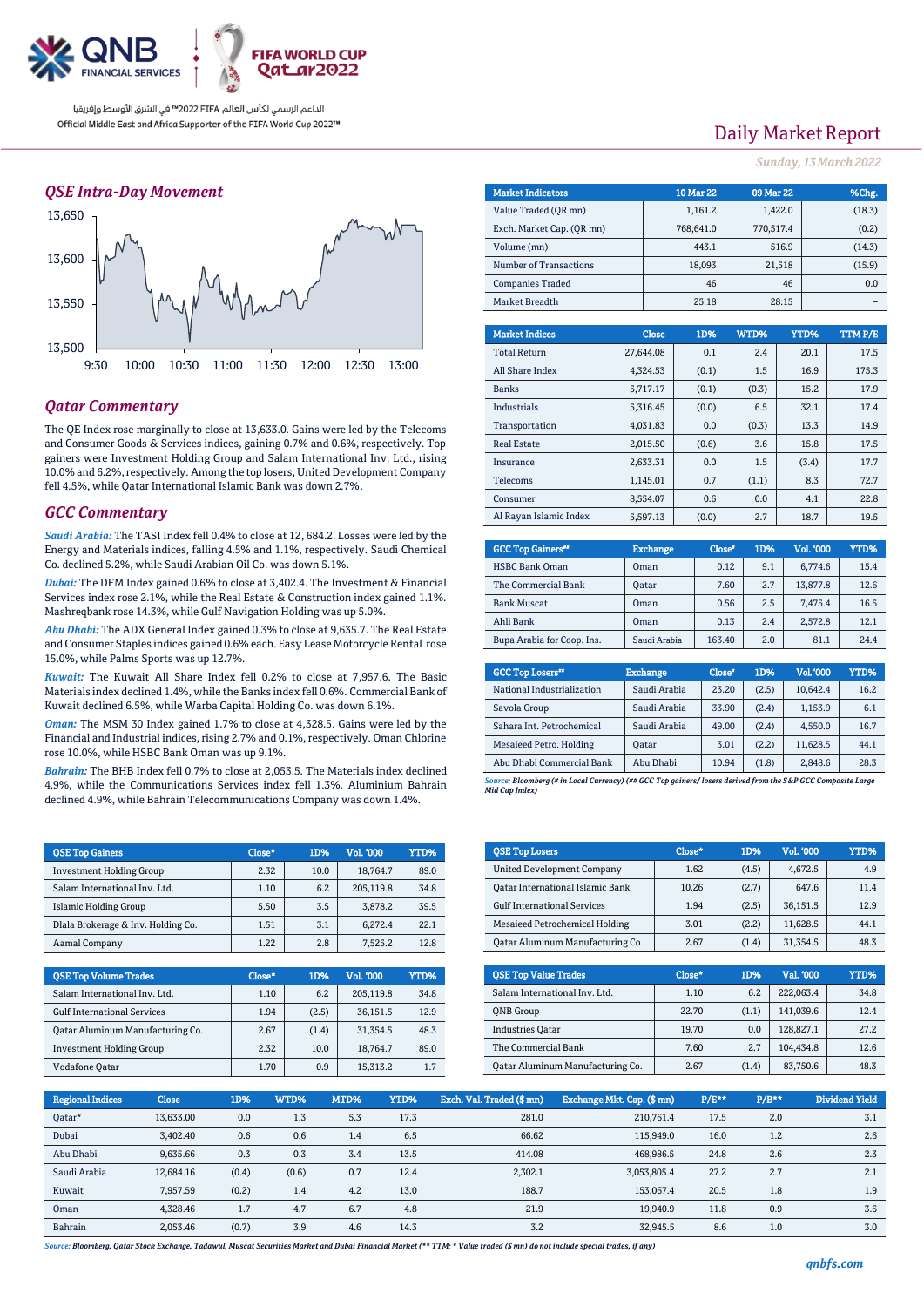

# Daily Market Report

### *Sunday, 13March2022*

### *Qatar Market Commentary*

- The QE Index rose marginally to close at 13,633.0. The Telecoms and Consumer Goods & Services indices led the gains. The index rose on the back of buying support from GCC and Foreign shareholders despite selling pressure from Qatari and Arab shareholders.
- Investment Holding Group and Salam International Inv. Ltd. were the top gainers, rising 10.0% and 6.2%, respectively. Among the top losers, United Development Company fell 4.5%, while Qatar International Islamic Bank was down 2.7%.
- Volume of shares traded on Thursday fell by 14.3% to 443.1mn from 516.9mn on Wednesday. However, as compared to the 30-day moving average of 265.1mn, volume for the day was 67.1% higher. Salam International Inv. Ltd. and Gulf International Services were the most active stocks, contributing 46.3% and 8.2% to the total volume, respectively.

| <b>Overall Activity</b>        | Buy %* | Sell %* | Net (OR)          |
|--------------------------------|--------|---------|-------------------|
| Qatari Individuals             | 40.98% | 49.33%  | (96,990,607.5)    |
| <b>Oatari Institutions</b>     | 8.72%  | 21.36%  | (146, 718, 194.2) |
| Oatari                         | 49.70% | 70.69%  | (243,708,801.7)   |
| <b>GCC</b> Individuals         | 0.34%  | 0.65%   | (3,571,500.7)     |
| <b>GCC</b> Institutions        | 10.30% | 0.84%   | 109,926,885.0     |
| GCC                            | 10.64% | 1.48%   | 106,355,384.3     |
| Arab Individuals               | 10.97% | 11.55%  | (6,684,019.7)     |
| <b>Arab Institutions</b>       | 0.00%  | 0.00%   |                   |
| Arab                           | 10.97% | 11.55%  | (6,684,019.7)     |
| Foreigners Individuals         | 2.97%  | 3.00%   | (301, 231.4)      |
| <b>Foreigners Institutions</b> | 25.71% | 13.28%  | 144,338,678.3     |
| <b>Foreigners</b>              | 28.69% | 16.28%  | 144,037,446.9     |

*Source: Qatar Stock Exchange (\*as a % of traded value)*

## *Earnings Releases, Global Economic Data and Earnings Calendar*

#### Earnings Releases

| <b>Company</b>                         | <b>Market</b> | Currency   | Revenue (mn)<br>402021 | % Change<br>YoY | <b>Operating Profit</b><br>$(mn)$ 402021 | % Change<br>YoY                 | <b>Net Profit</b><br>$(mn)$ 402021 | % Change YoY |
|----------------------------------------|---------------|------------|------------------------|-----------------|------------------------------------------|---------------------------------|------------------------------------|--------------|
| The Company for Cooperative Insurance* | Saudi Arabia  | <b>SR</b>  | 10,218.6               | 12.8%           | $\overline{\phantom{a}}$                 | $\qquad \qquad =$               | 329.7                              | 6.5%         |
| Gas Arabian Services Co.*              | Saudi Arabia  | <b>SR</b>  | 386.5                  | 20.0%           | 37.4                                     | $-43.8%$                        | 60.1                               | $-18.1%$     |
| Buruj Cooperative Insurance Co.*       | Saudi Arabia  | <b>SR</b>  | 290.7                  | 43.7%           | $\overline{\phantom{a}}$                 | $\hspace{0.1mm}-\hspace{0.1mm}$ | (2.1)                              | N/A          |
| Ataa Educational Co.                   | Saudi Arabia  | <b>SR</b>  | 134.0                  | 112.0%          | $\qquad \qquad$                          | $\hspace{0.1mm}-\hspace{0.1mm}$ | 1.5                                | $-76.9%$     |
| Saudi Automotive Services Co.*         | Saudi Arabia  | <b>SR</b>  | 4,061.5                | 90.1%           | 98.8                                     | $-5.3%$                         | 50.8                               | 26.7%        |
| Amlak Finance*                         | Dubai         | <b>AED</b> | 156.9                  | $-4.8%$         | -                                        | $\qquad \qquad =$               | 1,059.6                            | N/A          |
| Dubai Investments*                     | Dubai         | <b>AED</b> | 3,415.3                | 27.6%           | $\overline{\phantom{a}}$                 | $\overline{\phantom{a}}$        | 619.5                              | 78.2%        |
| Aldar Properties*                      | Abu Dhabi     | <b>AED</b> | 8.576.0                | 2.2%            | $\overline{\phantom{a}}$                 | $\hspace{0.1mm}-\hspace{0.1mm}$ | 2,315.6                            | 19.8%        |
| AXA Green Crescent Insurance*          | Abu Dhabi     | <b>AED</b> | 51.8                   | 14.6%           | $\overline{\phantom{a}}$                 | $\overline{\phantom{a}}$        | 1.2                                | $-47.7%$     |
| Al Buhaira National Insurance Company* | Abu Dhabi     | <b>AED</b> | 901.3                  | $-2.7%$         | $\overline{\phantom{a}}$                 | $\hspace{0.1mm}-\hspace{0.1mm}$ | 25.0                               | 4.4%         |

*Source: Company data, DFM, ADX, MSM, TASI, BHB. (\*Financial for FY2021)*

#### Global Economic Data

| <b>Date</b> | <b>Market</b> | <b>Source</b>                            | <b>Indicator</b>                 | Period | Actual  | <b>Consensus</b> | <b>Previous</b>  |
|-------------|---------------|------------------------------------------|----------------------------------|--------|---------|------------------|------------------|
| 03/10       | <b>US</b>     | <b>Bureau of Labor Statistics</b>        | CPI MoM                          | Feb    | 0.80%   | 0.80%            | 0.60%            |
| 03/10       | <b>US</b>     | <b>Bureau of Labor Statistics</b>        | CPI Ex Food and Energy MoM       | Feb    | 0.50%   | 0.50%            | 0.60%            |
| 03/10       | <b>US</b>     | <b>Bureau of Labor Statistics</b>        | <b>CPI YoY</b>                   | Feb    | 7.90%   | 0.079            | 7.50%            |
| 03/10       | <b>US</b>     | <b>Bureau of Labor Statistics</b>        | <b>CPI Index NSA</b>             | Feb    | 283.716 | 283.7            | 281.148          |
| 03/10       | <b>US</b>     | <b>Bureau of Labor Statistics</b>        | <b>CPI Core Index SA</b>         | Feb    | 287.878 | 287.95           | 286.431          |
| 03/10       | <b>US</b>     | Department of Labor                      | <b>Initial Jobless Claims</b>    | 5-Mar  | 227k    | 217k             | 216 <sub>k</sub> |
| 03/10       | <b>UK</b>     | Royal Institution of Chartered           | <b>RICS House Price Balance</b>  | Feb    | 0.79    | 0.72             | 0.74             |
| 03/11       | <b>UK</b>     | UK Office for National Statistics        | <b>Industrial Production MoM</b> | Jan    | 0.007   | 0.001            | 0.003            |
| 03/11       | <b>UK</b>     | UK Office for National Statistics        | <b>Industrial Production YoY</b> | Jan    | 0.023   | 0.019            | 0.004            |
| 03/11       | <b>UK</b>     | <b>UK Office for National Statistics</b> | Manufacturing Production MoM     | Jan    | 0.008   | 0.002            | 0.002            |
| 03/11       | <b>UK</b>     | <b>UK Office for National Statistics</b> | Manufacturing Production YoY     | Jan    | 0.036   | 0.031            | 0.013            |
| 03/11       | <b>UK</b>     | <b>UK Office for National Statistics</b> | <b>Construction Output MoM</b>   | Jan    | 0.011   | 0.005            | 0.02             |
| 03/11       | <b>UK</b>     | UK Office for National Statistics        | <b>Construction Output YoY</b>   | Jan    | 0.099   | 0.091            | 0.074            |
| 03/11       | <b>UK</b>     | UK Office for National Statistics        | <b>Index of Services MoM</b>     | Jan    | 0.008   | 0.002            | $-0.005$         |
| 03/11       | <b>UK</b>     | UK Office for National Statistics        | Index of Services 3M/3M          | Jan    | 0.01    | 0.008            | 0.012            |
| 03/11       | Germany       | German Federal Statistical Office        | CPI MoM                          | Feb F  | 0.009   | 0.009            | 0.009            |
| 03/11       | Germany       | German Federal Statistical Office        | <b>CPI YoY</b>                   | Feb F  | 0.051   | 0.051            | 0.051            |
| 03/11       | Germany       | German Federal Statistical Office        | <b>CPI EU Harmonized MoM</b>     | Feb F  | 0.009   | 0.009            | 0.009            |
| 03/11       | Germany       | German Federal Statistical Office        | <b>CPI EU Harmonized YoY</b>     | Feb F  | 0.055   | 0.055            | 0.055            |
| 03/10       | Japan         | Bank of Japan                            | PPI YoY                          | Feb    | 9.30%   | 8.60%            | 0.089            |
| 03/10       | Japan         | Bank of Japan                            | PPI MoM                          | Feb    | 0.008   | 0.006            | 0.008            |
| 03/11       | China         | The People's Bank of China               | Money Supply M1 YoY              | Feb    | 0.047   | 0.038            | $-0.019$         |
| 03/11       | China         | The People's Bank of China               | Money Supply M2 YoY              | Feb    | 0.092   | 0.096            | 0.098            |
| 03/11       | India         | India Central Statistical Organization   | <b>Industrial Production YoY</b> | Jan    | 0.013   | 0.014            | 0.007            |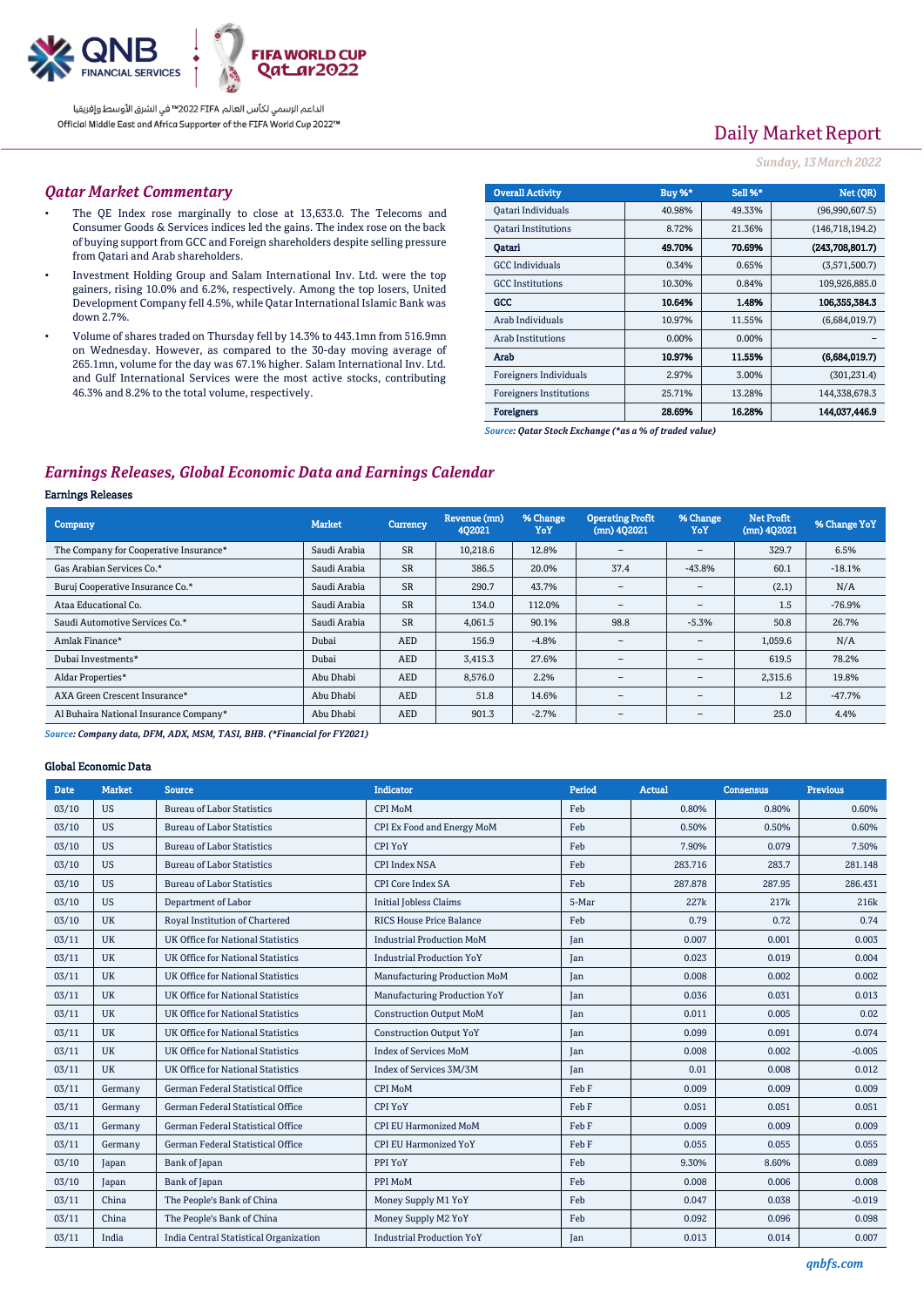

# Daily Market Report

*Sunday, 13March2022*

*Source: Bloomberg (s.a. = seasonally adjusted; n.s.a. = non-seasonally adjusted; w.d.a. = working day adjusted)*

#### Earnings Calendar

| <b>Tickers</b> | <b>Company Name</b>                       | Date of reporting 4Q2021 results | No. of days remaining | <b>Status</b> |
|----------------|-------------------------------------------|----------------------------------|-----------------------|---------------|
| QGMD           | Qatari German Company for Medical Devices | 15-Mar-22                        |                       | Due           |
| <b>MCCS</b>    | Mannai Corporation                        | 16-Mar-22                        |                       | Due           |
| QIGD           | <b>Qatari Investors Group</b>             | 17-Mar-22                        |                       | Due           |
| <b>MRDS</b>    | Mazaya Qatar Real Estate Development      | 17-Mar-22                        |                       | Due           |
| ZHCD           | Zad Holding Company                       | 23-Mar-22                        | 10                    | Due           |

*Source: QSE*

#### *Qatar*

- QE Index, QE Al Rayan Islamic Index and QE All share constituents April 1st 2022 – Doha Bank and Qatar Navigation will join the QE Index. They replace United Development and Vodafone. Qatar Navigation will join QE Al Rayan Islamic Index, while Al Khaleej Takaful Group and Qatar Islamic Insurance will be removed from the Index. No changes in the constituents of QE All Share Index and QE Sectors Indices. (QSE)
- WDAM announces the closure of nominations for board membership Widam Food Company (WDAM) announced the closure of the period for nomination for the membership of its Board of Directors for 2022 - 2024 on March 10, 2022 at 03:00 PM. (QSE)
- Mekdam Holding Group: Announces the closure of nominations for board membership – Mekdam Holding Group announced the closure of the period for nomination for the membership of its Board of Directors for 2022 - 2025 on March 10, 2022 at 03:30 PM. (QSE)
- UDCD appoints new Chairman United Development Co. (UDCD) announced the appointment of H.E. Turki Mohammed Al-Khater as Chairman with effect from March 10, 2022. (QSE)
- Qatar 2022 positions Qatar as leading global investment destination Qatar's hosting of the upcoming FIFA World Cup 2022 enhances the country's position as a leading global destination for business and investment, show-casing its attractive legislative, regulatory and institutional environment and advanced infrastructures, Qatar Chamber's (QC) Chairman Sheikh Khalifa bin Jassim bin Mohammed Al Thani has said. Talking to QNA, he said Qatar's economy will continue to grow and develop after the country hosts the tournament, especially with its track record of success achieved over the past several years, as well as in building various attractions that increase its global consumer confidence. He added that hosting world's largest sporting event will draw the world's attention to Qatar, particularly during November and December. This will provide opportunities for investors and businessmen from different countries across the world to explore Qatar and its economy, and to discover the available opportunities here. This will in turn contribute to attracting more foreign investments to the country, and will enhance Qatar's status as a leading global centre for business and investment. On the most prominent growth drivers in 2022, Sheikh Khalifa indicated that many sectors will be developed, such as tourism, knowledge economy, agriculture, and industry among other important sectors. (Peninsula Qatar)
	- ESG crucial for success of long-term investor ESG (Environmental, Social, and Corporate Governance) investing is an important component as it focuses on socially responsible investing and supports sustainable returns. Speaking during a webinar, experts said that ESG investing incentivises companies to adopt more sustainable business practices. The first event in Bloomberg's Middle East ESG Series discussed 'The Future of ESG in Qatar' and provided insights into how the country is embracing ESG. Ahmed Al Hammadi, Chief Investment Officer - Europe, Russia & Turkey, Qatar Investment Authority discussed the ESG strategy in Qatar. He said, "QIA is responsible for the investment strategy to generate strong sustainable returns for the country. We are a future generation fund, so we have to invest for the long term and make sure that all our investments have a positive impact and are sustainable which means to integrate all ESG factors and criteria into the investment policy and doing that requires data." (Peninsula Qatar)
- Digital transformation, cloud adoption rising in Qatar SAP with its strategic partners Deloitte and Google Cloud highlighted acceleration in digital transformation, cloud services adoption during RISE on the Road event. With digital transformation fueling change in Qatar's business environment, both public and private sector organizations have seen a demand for agile and scalable IT infrastructures that are not only efficient, but quick to adapt to changing scenarios, enable seamless adoption of new technologies and encourage new business models. According to a recent survey in Qatar by SAP in partnership with YouGov, there has been a large-scale organizational shift towards cloud and digital transformation during the pandemic period, with more than 60 percent of respondents in Qatar stating that COVID-19 has significantly accelerated their digital trans-formation efforts. As many as 80 percent of Qatarbased CIOs agreed that technology is vital to the improved delivery of customer and citizen services. In addition to this, 40 percent of CIOs in Qatar plan to invest in cloud solutions in 2022 and an equal percentage will also invest in artificial intelligence and machine learning technologies. More than half of the CIOs surveyed said that digital skills development is a major priority for their organization this year. (Peninsula Qatar)
- 'Qatar's non-oil sector to grow by 2.8%-4.7% in 2022' Qatar's non-oil sector is forecast to grow by 2.8 percent to 4.7 percent this year, based on expectations on the business boom resulting from the hosting of the FIFA World Cup Qatar 2022, Qatar Chamber's (QC) Chairman Sheikh Khalifa bin Jassim bin Mohammed Al Thani has said. Speaking to QNA, Sheikh Khalifa noted that non-oil private sector activities achieved an average growth of about 2.9 percent during the first nine months of 2021, supported by the growth of the manufacturing, transport and trade sectors. Manufacturing industries alone rep-resent 8 percent of the country's real GDP, he added. Sheikh Khalifa highlighted the private sector's growing contribution to Qatar's GDP over the past several years. This is evidenced by the volume of its exports, which according to the certificates of origin issued by the QC during the first 10 months of 2021 amounted to about QR23.2bn, showing an increase of over 88 percent compared to the same period in 2020, when it reached QR12.3bn. (Peninsula Qatar)
- Beema Board of Directors recommends 10% dividend to shareholders Beema aims to restructure the management of its investment portfolios in view of its transformation into a public joint stock company and listing on Qatar Stock Exchange, said chairman Sheikh Jassim bin Hamad bin Jassim bin Jaber al-Thani. Beema (Damaan Islamic Insurance Company) Board of Directors has recommended 10% of the nominal share value as dividend to shareholders, totalling QR20mn. At the company's ordinary annual general assembly, the Board of Directors has also recommended distributing 7% to policyholders who have no claims recorded in 2021. (Gulf-Times.com)
- *qnbfs.com* Moody's: Qatar banks' operating efficiency, capital remain strong – Widening net interest margins and higher non-interest earnings emboldened the profitability in Qatar's banking sector, whose operating efficiency and capital remains strong, according to Moody's, an international credit rating agency. The Qatari banks, it rates, reported an aggregate net profit of QR22.2bn for full-year 2021, up 9% from a year earlier, largely driven by an increase in both net interest and non-interest incomes. "We expect bottom-line profitability to continue to improve in 2022 as operating income continues to grow while provisioning efforts may ease," Moody's said. Expecting Qatar's real GDP (gross domestic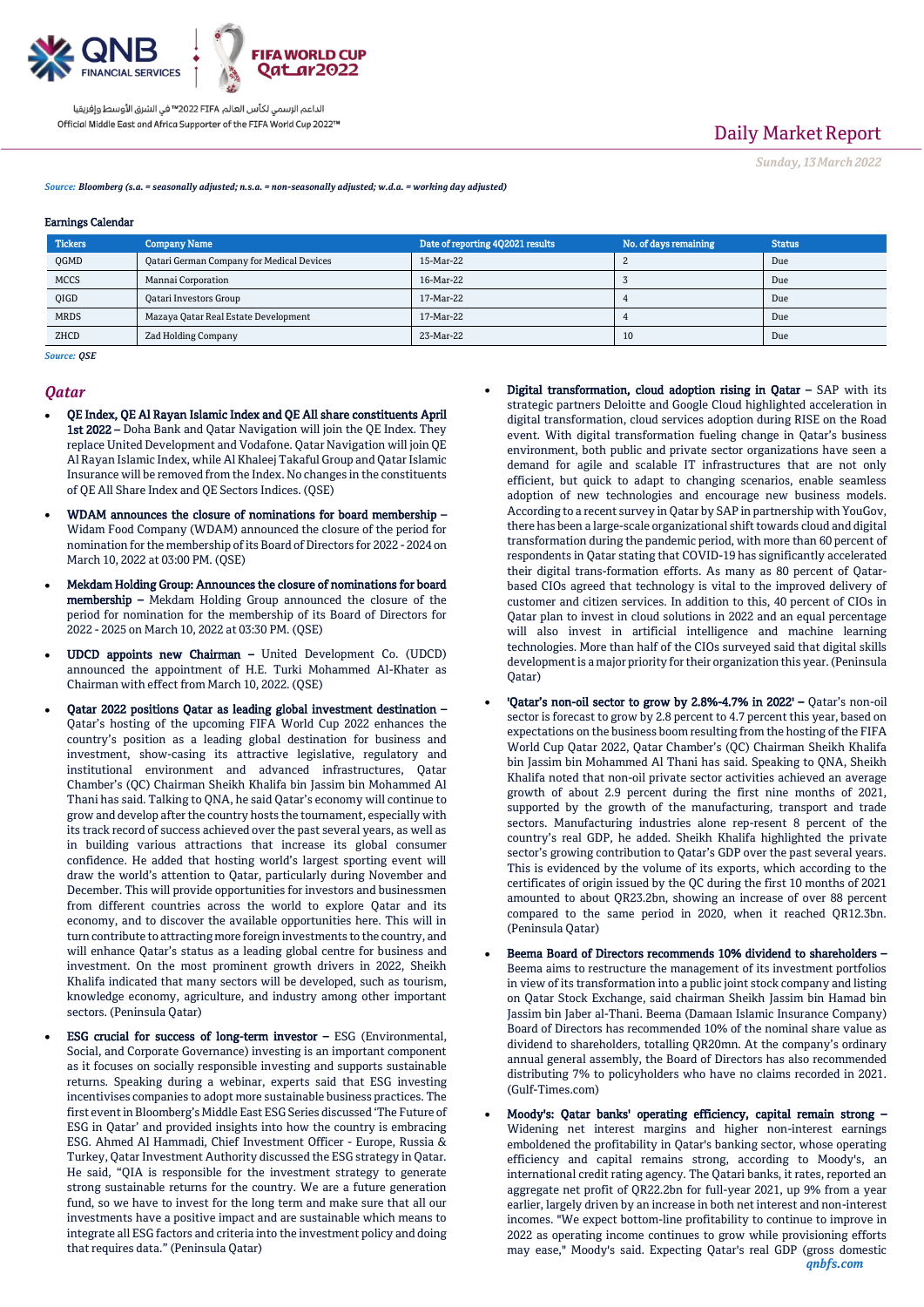

product) to grow by 2.7% in 2022 (3.3% in 2021) after contracting by 3.6% in 2020 as a result of the pandemic and the related decline in oil prices; Moody's said the economic recovery in 2022 will be supported by projects and spending linked to the gradual increase in hydrocarbon production, higher oil prices and robust non-hydrocarbon economic activity after a relaxation of travel and lock-down measures imposed at the height of the pandemic and tourism activity related to 2022 FIFA World Cup. During 2021, net interest income increased, mainly due to lower interest expenses, Moody's said, adding total operating income rose by 10%. (Gulf-Times.com)

- Ooredoo signs promising partnerships at Mobile World Congress 2022 Ooredoo Group will drive forward enhancement of its customer experience thanks to new partnerships and agreements with industry heavyweights cemented at Mobile World Congress 2022. With key themes of the event being '5G Connect', 'Advancing AI', 'Cloud Net', 'FinTech', 'Internet of Everything' and 'Tech Horizon', Ooredoo met with several of its established partners as well as new and prospective partners to explore opportunities within these themes. The group made several high-profile announcements at the event, and signed several top-level partnerships with industry leaders. A highlight of the event was the announcement that Ooredoo has been selected by sports giant FIFA and the Supreme Committee for Delivery and Legacy as Official Global Connectivity Services Provider for FIFA World Cup Qatar 2022, to provide a global network connecting Doha with various points of presence in Europe and Asia. MWC attendees learned about Ooredoo's collaboration with Ericsson and Nokia through which the telco will provide a dedicated LTE network that would provide high-availability voice and data services to support oil and gas applications and operations in such remote locations beyond the normal fixed and mobile network footprint. Details were also shared of the partnership with Toyota and KDDI via which Ooredoo will be the connectivity provider for connected cars in Qatar. (Gulf-Times.com)
- Qatar Energy Sells Al-Shaheen crude for May at about +\$12/bbl Qatar Energy sold two cargoes of Al-Shaheen crude for May loading at a premium of ~\$12/bbl to Dubai benchmark price. (Bloomberg)
- Asia accounted for 68% of Qatari LNG exports in 2020 Asia accounted for over two-thirds (68%) of Qatari LNG exports in 2020, according to the Gas Exporting Countries Forum (GECF). The country's exports of 77.1mn tonnes accounted for 22% of global LNG production in 2020, GECF said in its recently launched 'Global Gas Outlook Synopsis 2050'. Qatar is the major supplier to Asian and European markets. While in 2010 approximately 50% of Qatar LNG was streamed to Europe and the other 50% to Asia, in 2020, Asia already accounted for over two-third (68%) of Qatari exports, GECF noted. "The outlook for the future role of Qatar in global LNG trade is very promising since Qatar has a great potential to send its LNG cargoes into Asian markets with lower shipping costs compared to other LNG suppliers. "Additionally, Qatar has a strong global business relationship with major European LNG consumers and is securing regasification capacity in countries such as the UK, the Netherlands, France and Belgium," it said. (Gulf-Times.com)
- MoCI participates in AgriteQ exhibition The Ministry of Commerce and Industry is taking part in the Qatar International Agricultural and Environmental Exhibition (AgriteQ), running from March 10-14 at the Doha Exhibition and Convention Center (DECC).In a special pavilion, the Ministry is showcasing some of its most prominent initiatives launched to support Qatari products and their competitiveness in the local, regional, and international markets. (Peninsula Qatar)
- Realty trading volume reaches QR1.74bn in Feb The volume of real estate transactions in sales contracts registered with the real estate registration department at the Ministry of Justice in February of 2022 amounted to QR 1.744bn, a rise of 5.3 percent on a monthly basis. There were 445 real estate deals struck in February, a growth of 13 percent, while the total area traded grew 27 percent. Al Rayyan, Doha, and Umm Salal were the most actively traded areas with QR728.3mn, QR470mn, and QR206.2mn respectively. As for the Pearl and Al Gassar registered 58 residential units worth QR102.2mn. (Peninsula Qatar)

## Daily Market Report

*Sunday, 13March2022*

- Power International Holding becomes signatory to UN Women's Empowerment Principles – Marking International Women's Day on March 8, Power International Holding (PIH) has signed on to the United Nations Women's Empowerment Principles (WEPs), becoming the first Qatari private-sector company to adopt the framework. Chaired by UN Women and the UN Global Compact, the WEPs have over 5,000 signatories in 141 countries to date, rep-resenting over 10 million employees. "By joining the WEPs com-munity, Power International Holding bolsters its commitment to gender equality at the highest level, in an effort to work collaboratively as part of multi-stake-holder networks that promote empowering business practices for women," said Ramez Al Khayyat, Vice Chairman and Group CEO of PIH. The WEPs encompass seven core principles, including high-level corporate leadership; fair treatment without discrimination; employee health, wellbeing and safety; education and training for career advancement; enterprise development, supply chain and marketing practices; community initiatives and advocacy; and measurement and reporting. (Peninsula Qatar)
- Supreme Committee holds first preparatory meeting on National Development Strategy – Prime Minister and Minister of Interior, HE Sheikh Khalid bin Khalifa bin Abdulaziz Al Thani, Chairman of the Supreme Committee for the Preparation of the Third National Development Strategy for Qatar, chaired the first meeting of the committee. The meeting represents the official launch of the process of preparing the third development strategy and an extension of the strategic planning in the country to achieve the Qatar National Vision 2030 (QNV) and its development pillars, which stipulated transforming Qatar into an advanced country capable of achieving sustainable development and ensuring a high standard of living for its people and future generations. (Peninsula Qatar)

### *International*

- Global central banks stay inflation-focused, see growth continuing despite war - The Russian attack on Ukraine may slow global growth and raise new economic risks, but top central banks are keeping their focus trained on an inflation fight that looks set to intensify as prices soar across the board, from fuel to food. While Europe may be the most vulnerable to a broader economic shock from the war, the European Central Bank made clear on Thursday the region could not turn its back on surging inflation in the euro zone. Calling the war a "watershed moment" that could curb growth but boost inflation, the ECB agreed to stop pumping money into markets this summer - clearing the way for possible interest rate increases later this year, its first increase in over a decade. "You can slice inflation any way you want and look at any core measure, it's above target and rising. We have a 2% mandate and we're failing it," said one ECB policymaker, who asked not to be named. A similar narrative was emerging in other Western countries, including the United States, as officials weigh the potential damage on their economies from the war against the persistent rise in inflation. Growth is expected to remain above trend in major economies, allowing them to focus on inflation running far faster than their common 2% percent benchmark. (Reuters)
- UK year-ahead inflation expectations rise to highest since 2008 The British public's expectations for the rate of inflation in a year's time rose to the highest since 2008, although the increase in longer-term expectations has been less marked, a quarterly survey by the Bank of England showed on Friday. The median inflation expectation for 12 months' time rose to 4.3% in February's survey from 3.2% in November, its highest since August 2008. Expectations for two- and five years' time were the highest since 2013 and 2020 at 3.2% and 3.3%. BoE policymakers closely watch inflation expectations as they view them as a way that temporarily high inflation can become persistent through its effect on companies' pricing plans or employees' wage demands, even after the initial drivers of higher prices have faded. However a one-off question asked in February's survey showed workers expected their pay to rise by just 2.1% over the next 12 months, far below the rate of inflation. British consumer price inflation hit its highest in nearly 30 years in January at 5.5% due to higher energy prices and post-pandemic bottlenecks in supply chains. Many economists think it could exceed 8% this year and reach its highest since the early 1980s due to the further upward impact on oil and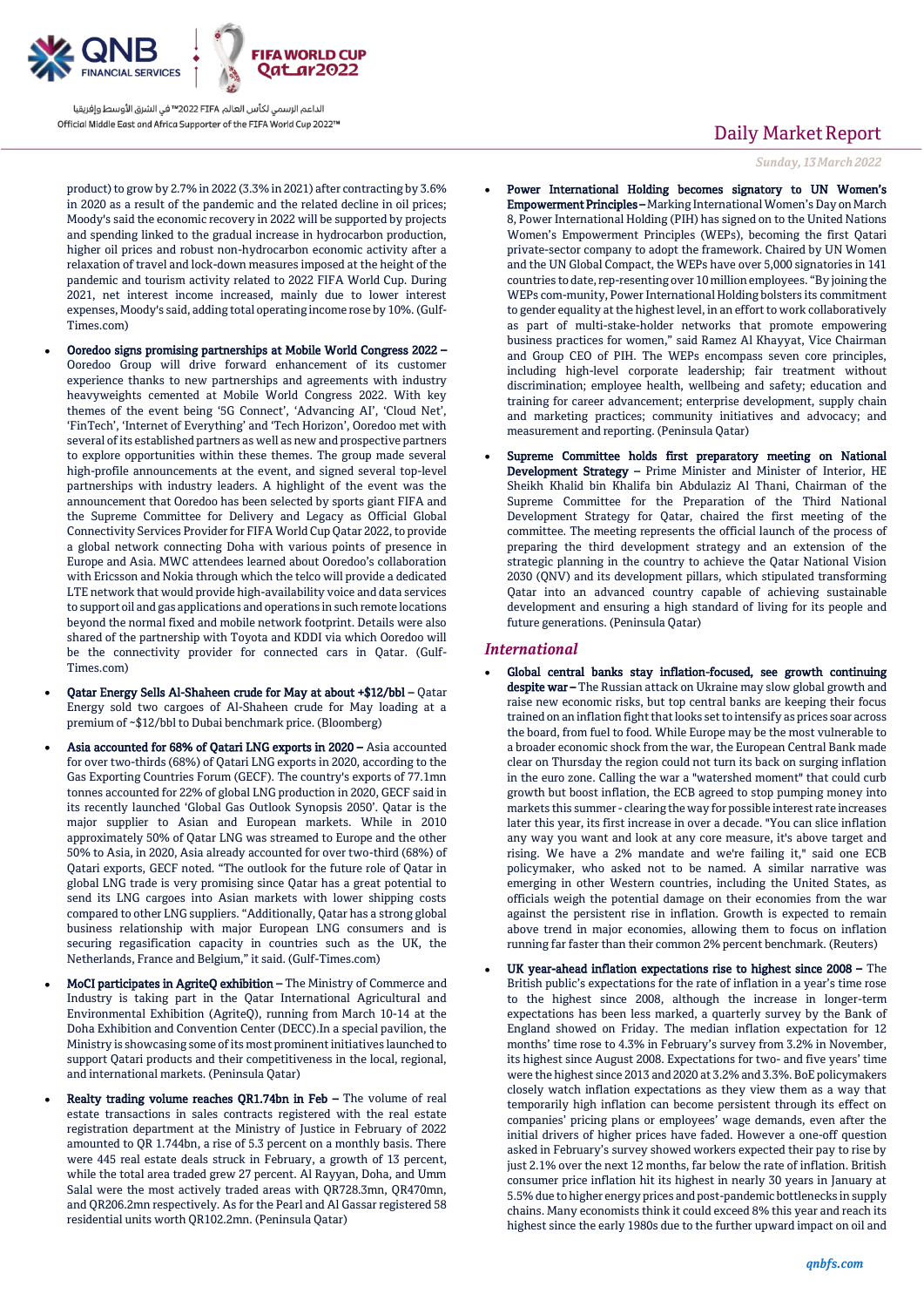

gas prices from Russia's invasion of Ukraine. Other measures of inflation expectations have moved up too. (Reuters)

- China premier confident of hitting 2022 growth target despite obstacles Chinese Premier Li Keqiang said on Friday he is confident of hitting this year's economic growth target, despite headwinds including the war in Ukraine, pledging to provide more policy support during a politically sensitive year. Li, who confirmed that he is in the final year of his premiership, kicked off the annual session of parliament last Saturday by setting a growth goal of around 5.5%, which many economists say is ambitious given challenges including a property downturn, COVID-19 flare-ups and an uncertain global recovery. "China's economy will be able to overcome the difficulties and achieve major full-year economic and social goals and tasks, and lay a solid foundation for the development of the country in the future," Li told a news conference after the close of the parliamentary session. China rarely misses its economic growth target, but many economists believe the 2022 goal will require additional stimulus to ward off a slowdown in the world's second-largest economy that could undermine job creation. "To achieve growth of around 5.5% ... will not be easy, and there must be corresponding macro policy support," Li said. This year, stability is the priority in China, with President Xi Jinping poised to secure a precedent-breaking third term during a once-infive-years Communist Party congress in the autumn. China's strong recovery from its pandemic-induced slump lost momentum in the middle of last year, weighed down by debt problems in the property market and anti-coronavirus measures that hit consumer confidence and spending. (Reuters)
- Japan business mood sinks, eclipses household spending boost as Ukraine risks grow – Japan's household spending rose in January but the business mood sank in the first quarter as rising raw material costs squeezed corporate margins, leaving the country's resource-poor economy facing a hard grind ahead. The results add pressure on policymakers to ramp up fiscal stimulus to support Japan's economy, which is likely to have stalled in the current quarter and faces fresh risks from soaring fuel prices blamed on the Ukraine crisis. "While infection numbers are gradually falling, service consumption hasn't fully resumed. This heightens the chance Japan's economy contracted in January-March," said Takeshi Minami, chief economist at Norinchukin Research Institute. "Households may keep their purse strings tight given the surge in energy costs and rising prices of daily necessities." Household spending rose 6.9% in January from a year earlier, government data showed on Friday, more than a median market forecast for a 3.6% gain. It followed a 0.2% drop in December. The increase was largely due to the base effect of a slump in January last year, when COVID-19 state of emergency curbs were imposed. Looser curbs to deal with a spike in new Omicron coronavirus variant cases remain in place in some areas of Japan, weighing on household spending. (Reuters)

## *Regional*

 Fitch: No immediate risks to GCC utility firms' ratings – State-owned utility companies operating in GCC countries will have moderate leverage headroom on their standalone credit profiles between 2021 and 2024, according to top ratings agency Fitch. The ratings agency pointed out that it expects shareholders to provide support, if needed, given the strength of the links and the incentive to support. "We therefore do not believe there are immediate risks for the ratings of Saudi Electricity Company which is at (A/Stable), Abu Dhabi National Electricity Company (AA- /Stable), Oman Electricity Transmission Company (BB/Stable), and Mazoon Electricity Company (BB-/Stable)," stated Fitch in its review. According to Fitch, higher capex between 2021 and 2024, sector reforms, and a change in dividend payouts will have an impact on the utilities' financial profiles. GCC countries will have to significantly increase investments to meet emissions targets, which will drive higher capex. Most investments will be in developing new renewable energy assets, improving the efficiency of the networks, and connecting the newly developed capacity to the grid. Fitch expects GCC governments to keep developing their regulatory frameworks, which could in the medium term improve the utilities' business risk profile. This will allow them to have higher debt capacity at each rating level on a standalone basis. "We also expect dividends distributions to shareholders to increase on average between 2021 and 2024 for Abu Dhabi National Electricity Company,

Daily Market Report

Saudi Electricity Company, and Oman Electricity Transmission Company (OETC), it added. (Bloomberg)

- Gulf to play key role as EU plans to cut Russian gas imports, says envoy Saudi Arabia and the Gulf states will have an important role as the EU plans to cut Russian gas imports by two-thirds before the end of the year, said the EU ambassador to the Kingdom. Speaking to reporters in Riyadh, Patrick Simonnet said that the EU has proposed a new plan to reduce its dependence on Russian energy amid Moscow's invasion of Ukraine, and Saudi Arabia and other Gulf states would play a key role as energy partners. The European Commission, the executive arm of the EU, has proposed to reduce its purchases of Russian gas by two-thirds by the end of the year, and cease buying fossil fuels from Russia before 2030. In a reply to Arab News, the envoy said that this would be achieved by diversifying suppliers, which includes energy partners in the Gulf, and by increasing renewable hydrogen production and improving energy efficiency in households. (Zawya)
- GCC regional director at World Bank stresses need for reforms in Kuwait – The Regional Director of the Gulf Cooperation Council at the World Bank Issam Abu Suleiman says changing the social contract between the state and the citizens is not necessary to start economic reform, but rather it must be developed to be more beneficial to citizens, in conjunction with a comprehensive reform of the civil service system, reports Al-Anba daily. During a press conference held on Wednesday, he said the welfare state should be a sustainable state as well. Suleiman indicated that the current reforms are appropriate in the presence of large financial buffers, represented by the capabilities of the Kuwait Investment Authority and the reserves of the Central Bank. He highlighted that Kuwait is not financially weak and will not need to reduce the welfare of citizens in order to achieve reforms, but in the next few years the state may suddenly force it. (Bloomberg)
- Aramco says China joint venture to develop refinery and petrochemical complex – Saudi Aramco said on Thursday its joint venture in China will develop a major integrated refinery and petrochemical complex in the northeast of the country. The project, expected to be operational in 2024, combines a 300,000 barrel-per-day capacity refinery and ethylene-based steam cracker, with Aramco set to supply up to 210,000 barrels a day of crude oil feedstock. Huajin Aramco Petrochemical Company (HAPCO) is a joint venture between Saudi oil giant Aramco and North Huajin Chemical Industries Group Corporation (000059.SZ) and Panjin Xincheng Industrial Group. (Reuters)
- Acwa Power seals \$450m Saudi solar PV project deal Acwa Power, a leading developer of power generation projects, has signed a power purchase agreement with Saudi Power Procurement Company (SPPC) for the 700 MW Ar Rass solar photovoltaic independent power plant (IPP) in the kingdom's Al Qassim province. The Ar Rass IPP is expected to reach its financial close in Q4 this year, said a statement from Acwa Power. Valued at SR1.7 billion (\$450 million), Ar Rass is the largest PV project that has been tendered as part of Saudi Arabia's National Renewable Energy Programme (NREP) to date, for which Acwa Power has been earmarked to deliver 70% of the total 58.7 GW target. The agreement was signed in the presence of HRH Prince Abdulaziz bin Salman bin Abdulaziz Al Saud, Minister of Energy of Saudi Arabia. As per the agreement, Acwa Power will sell energy produced by the project to SPPC for a period of 25 years. Acwa Power will hold a (40.1%) stake in the facility, along with (20%) by the Water and Electricity Holding Company (Badeel), a whollyowned PIF Portfolio Company, and (39.9%) will be owned by the State Power Investment Corporation from China. When fully functional, the project will be able to produce energy to power around 132,000 homes in central Saudi Arabia. (Bloomberg)
- *qnbfs.com* Banque Saudi Fransi's CEO resigns – Banque Saudi Fransi has announced the resignation of Rayan Mohammed Fayez from his position as the bank's Managing Director and CEO starting from 31 May 2022. Fayez will resign from the bank due to his appointment in a new post at a semigovernmental entity, according to a recent bourse filing. The Saudi lender said it will disclose any developments related to the appointment of an Acting CEO as a replacement to Fayez. In 2021, Banque Saudi Fransi logged net profits worth SAR 3.45bn, a leap of 123.16% from SAR 1.55bn in 2020. In addition, the bank has recently renewed a Sharia-compliant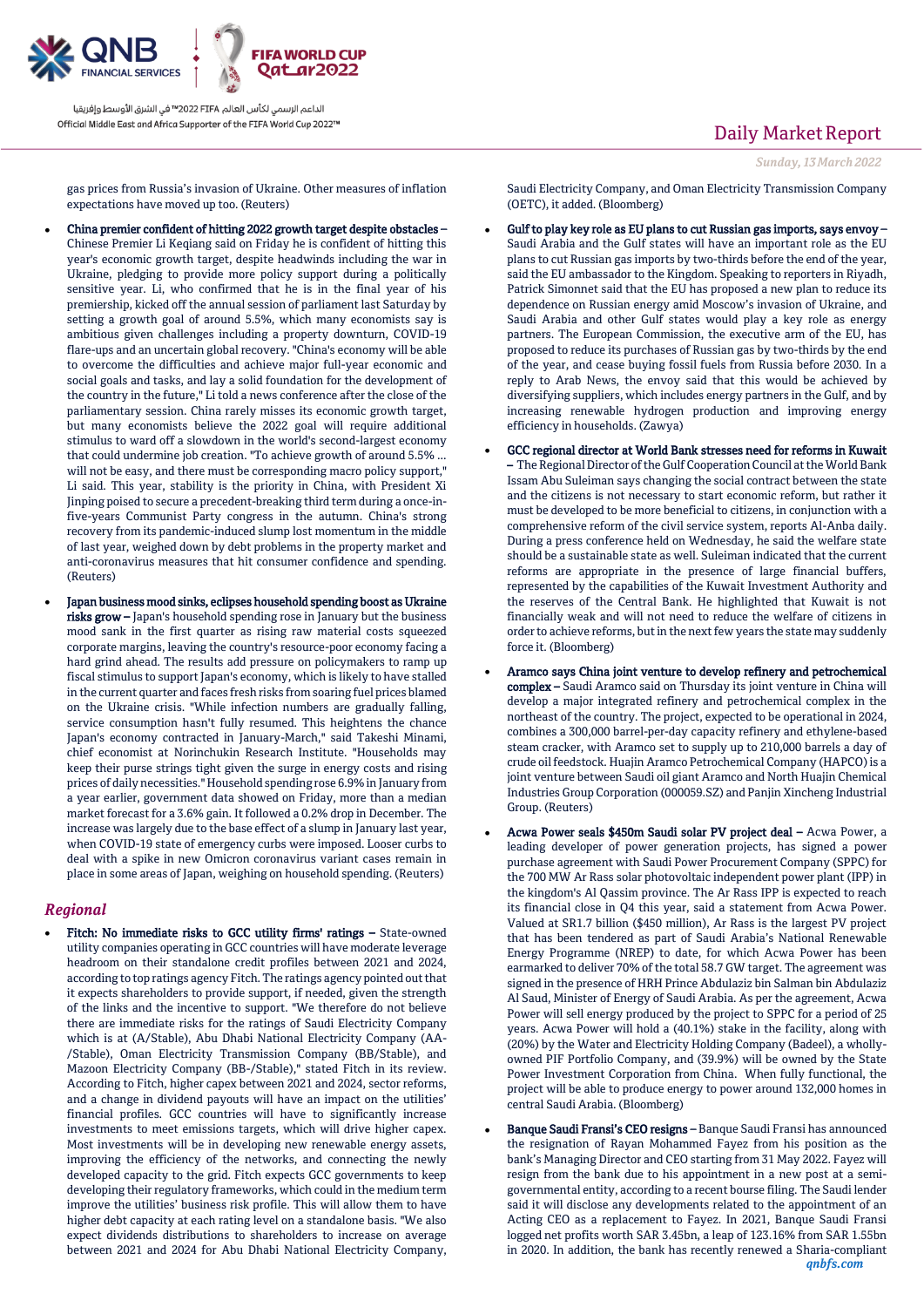

## Daily Market Report

*Sunday, 13March2022*

facility at a value of SAR 1.69bn with Al Moammar Information Systems Company (MIS). (Zawya)

- Abu Dhabi's ADNOC, Borealis seek banks for plastics JV IPO -sources Abu Dhabi National Oil Company (ADNOC) and its Austrian chemicals partner Borealis have invited banks to pitch for bookrunner roles in the listing of their plastics joint venture Borouge, two sources with knowledge of the matter told Reuters. State-owned ADNOC and Borealis invited a handful of local and regional banks to take part in the initial public offering (IPO), the sources said, declining to be named as the matter is not public. ADNOC, which supplies nearly 3% of global oil demand, declined to comment. Borealis, which is owned by Austrian refiner OMV and Abu Dhabi state fund Mubadala Investment Company, did not immediately respond to a request for comment. Global coordinator roles were mandated to Citi (C.N), HSBC (HSBA.L), Morgan Stanley (MS.N) and First Abu Dhabi Bank (FAB) (FAB.AD) earlier this year, the sources said. U.S. investment bank Goldman Sachs (GS.N) is also seeking a role in the syndicate, they added. HSBC and FAB did not immediately respond to a request for comment. Goldman Sachs, Citi and Morgan Stanley declined to comment. Borouge is a manufacturer of plastics used in cars and food packaging, among many things. It employs 3,000 people and has customers in more than 100 countries across the Middle East, Asia and Africa, according to its website. It's main plant is in Abu Dhabi, with a marketing and sales office in Singapore. ADNOC and Borealis said last month they were considering a potential IPO of Borouge. (Reuters)
- Zain collaborates with Cisco to accelerate 5G monetization Zain, the leading digital service provider in Kuwait, selected Cisco to deploy Standalone 5G, delivering high value for B2B services. The announcement was made during Zain's participation at the GSMA Mobile World Congress 2022 in Barcelona, Spain. The agreement was attended by Zain Kuwait CEO Eaman Al-Roudhan, Zain Kuwait Chief Enterprise Business Officer Hamad Al-Marzouq, Zain Group CTO Nawaf Al-Gharabally, Cisco Vice President, Customer Experience, EMEAR Adele Trombetta, Cisco Vice President, Service Provider, Customer Experience, EMEAR Mario Sebastian Miguel, as well as Cisco SP Managing Director, MEA Region Mohammad Tantawi. MWC is the GSMA's flagship mobile industry and technology event, and this year focused on a number of themes including 5G Connect, Advancing AI, CloudNet, FinTech, Internet of Everything, Tech Horizon, and more. Zain Kuwait's 5G traffic currently accounts for more than 40% of its total wireless traffic, ranking the operator as number one in GCC countries in terms of 5G offload ratio. Zain Kuwait is one of the leading telecom operators in MENA and has been at the forefront of innovation for years as the first operator to launch commercial 5G services in the Middle East. (Bloomberg)
- Kuwait National Petroleum Co. launches its fifth liquified gas line The Kuwait National Petroleum Co. has launched it's fifth liquified natural gas line at Mina Al Ahmadi Refinery, which is its second largest project following the Clean Fuels project. The new pipeline marks a 30% increase in the firm's production of liquified gas, as it adds around 805 million square feet of gas and 106,000 barrels of condensates, the Kuwait News Agency reported citing the CEO. This comes as the company aims to expand profitable derivatives that correspond to global markets, Waleed Al Bader added. (Zawya)
- Real estate reforms will spur Oman's economy this fiscal year The Sultanate of Oman's decision this week allowing foreign investors with a First-Class Residency Card to buy property in the country will spur local real estate and ancillary businesses connected to it and, thereby, boost the national Gross Domestic Product in fiscal 2022. The Minister of Housing and Urban Planning Dr Khalfan bin Said al Shueili announced the decision this week. This decision will encourage long-time residents from Asia, Europe and the Americas, living and working in Oman, to buy property. The wise leadership of His Majesty Sultan Haitham bin Tarik has decreed many such decisions, pre and post pandemic, that will add further impetus to the Sultanate's economy this year onwards. Opening the real estate in specific zones to residents is a pioneering step. It will boost the country's economy. This decision also bodes well for revenue growth, projected in the Omani 2022 budget at RO 10.6 billion, per Royal Decree 1/2022 issued on January 1. The expected spurt of transactions in real estate will

catalyze growth in ancillary fields such as steel, cement, glazed titles, copper, aluminum, glass, electrical fixtures and gadgets. (Zawya)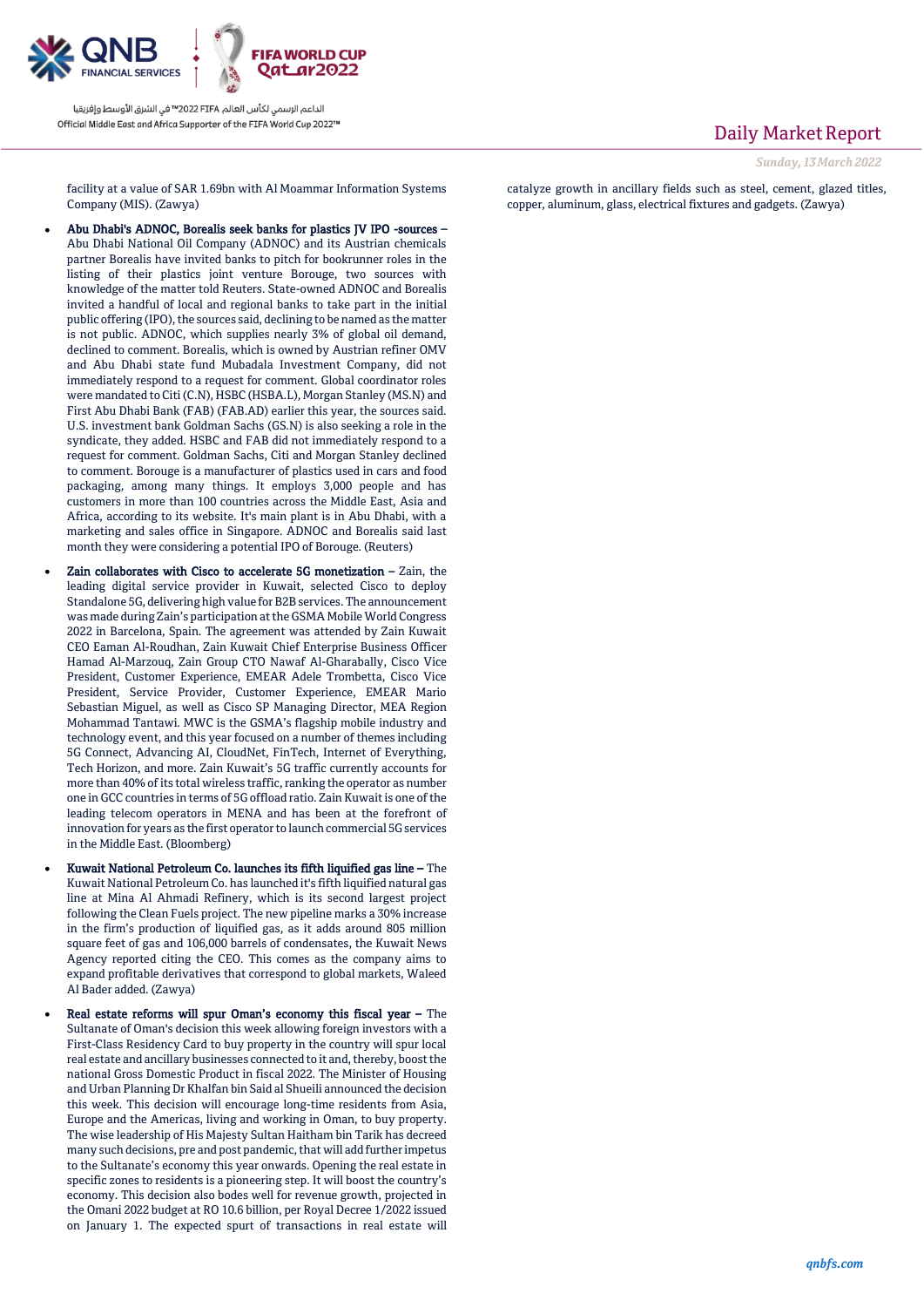

# Daily Market Report

*Sunday, 13March2022*

## *Rebased Performance*





#### *Source: Bloomberg*

| <b>Asset/Currency Performance</b>    | Close ( \$) | 1D%   | WTD%   | YTD%  |  |  |  |
|--------------------------------------|-------------|-------|--------|-------|--|--|--|
| Gold/Ounce                           | 1,988.46    | (0.4) | 0.9    | 8.7   |  |  |  |
| Silver/Ounce                         | 25.87       | (0.2) | 0.7    | 11.0  |  |  |  |
| Crude Oil (Brent)/Barrel (FM Future) | 112.67      | 3.1   | (4.6)  | 44.9  |  |  |  |
| Crude Oil (WTI)/Barrel (FM Future)   | 109.33      | 3.1   | (5.5)  | 45.4  |  |  |  |
| Natural Gas (Henry Hub)/MMBtu        | 4.72        | 2.8   | (0.4)  | 29.0  |  |  |  |
| LPG Propane (Arab Gulf)/Ton          | 140.25      | (1.9) | (13.8) | 24.9  |  |  |  |
| LPG Butane (Arab Gulf)/Ton           | 169.00      | (0.1) | (11.2) | 21.4  |  |  |  |
| Euro                                 | 1.09        | (0.7) | (0.1)  | (4.0) |  |  |  |
| Yen                                  | 117.29      | 1.0   | 2.2    | 1.9   |  |  |  |
| GBP                                  | 1.30        | (0.4) | (1.5)  | (3.7) |  |  |  |
| CHF                                  | 1.07        | (0.5) | (1.9)  | (2.4) |  |  |  |
| <b>AUD</b>                           | 0.73        | (0.9) | (1.0)  | 0.4   |  |  |  |
| <b>USD Index</b>                     | 99.12       | 0.6   | 0.5    | 3.6   |  |  |  |
| <b>RUB</b>                           | 118.69      | 0.0   | (1.2)  | 58.9  |  |  |  |
| <b>BRL</b>                           | 0.20        | (1.3) | (0.3)  | 9.7   |  |  |  |
| Source: Bloomberg                    |             |       |        |       |  |  |  |

#### *Source: Bloomberg*

| <b>Global Indices Performance</b> | <b>Close</b> | 1D%*  | WTD%* | YTD%*  |
|-----------------------------------|--------------|-------|-------|--------|
| <b>MSCI</b> World Index           | 2,840.05     | (1.1) | (1.9) | (12.1) |
| DJ Industrial                     | 32,944.19    | (0.7) | (2.0) | (9.3)  |
| S&P 500                           | 4,204.31     | (1.3) | (2.9) | (11.8) |
| NASDAQ 100                        | 12,843.81    | (2.2) | (3.5) | (17.9) |
| STOXX 600                         | 431.17       | 0.3   | 2.1   | (15.3) |
| <b>DAX</b>                        | 13,628.11    | 0.7   | 4.0   | (17.2) |
| <b>FTSE 100</b>                   | 7,155.64     | 0.4   | 1.0   | (6.6)  |
| CAC <sub>40</sub>                 | 6,260.25     | 0.2   | 3.2   | (16.1) |
| Nikkei                            | 25,162.78    | (3.0) | (5.2) | (14.1) |
| <b>MSCI EM</b>                    | 1,085.66     | (1.5) | (5.2) | (11.9) |
| <b>SHANGHAI SE Composite</b>      | 3,309.75     | 0.1   | (4.3) | (8.8)  |
| <b>HANG SENG</b>                  | 20,553.79    | (1.7) | (6.3) | (12.5) |
| <b>BSE SENSEX</b>                 | 55,550.30    | (0.2) | 1.9   | (7.3)  |
| Bovespa                           | 111,713.10   | (1.7) | (2.1) | 17.4   |
| $RTS^*$                           | 936.94       | 0.0   | 0.0   | (41.3) |

*Source: Bloomberg (\*\$ adjusted returns; #Market was closed on March 10, 2022)*

*qnbfs.com*